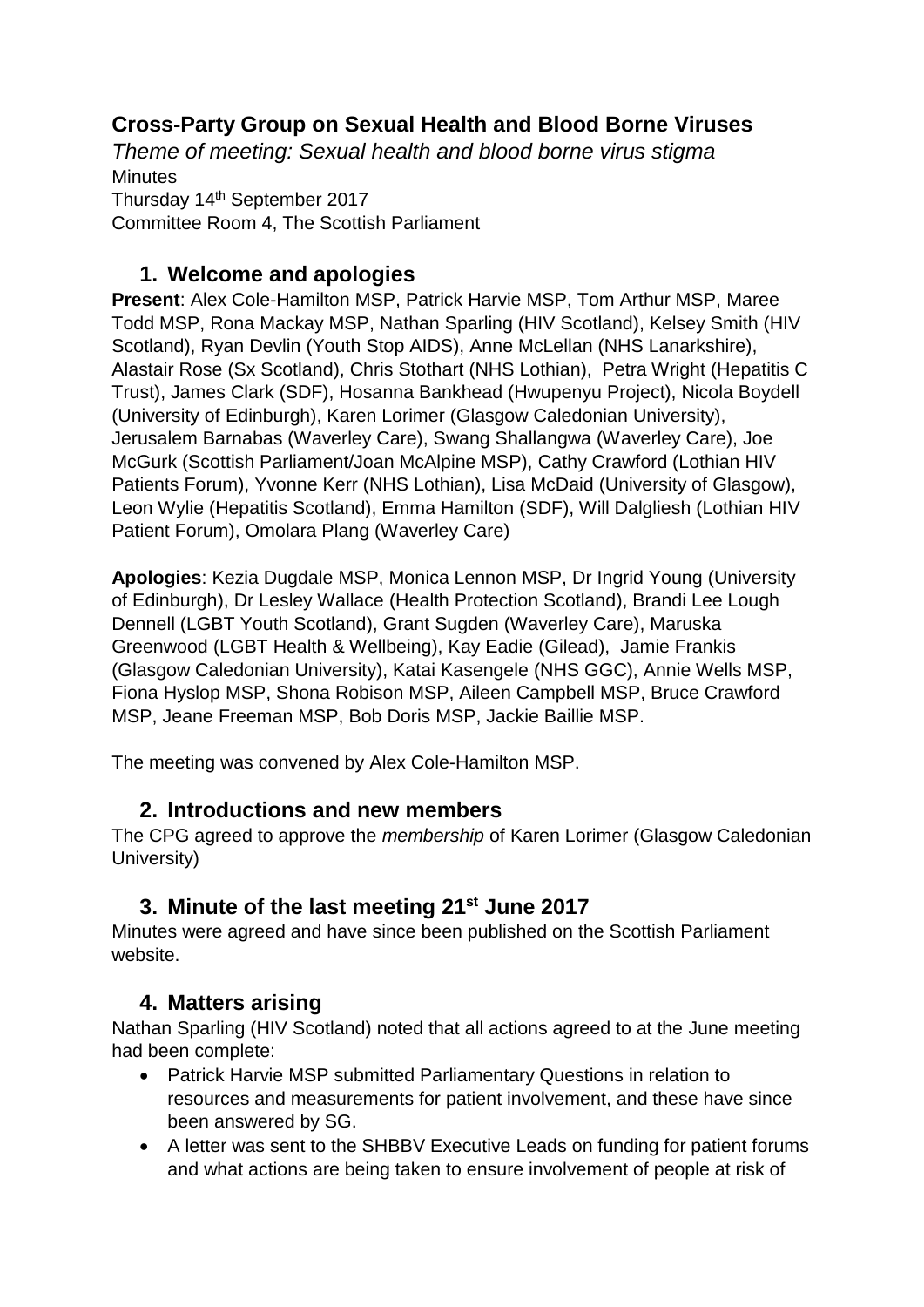HIV in services. A concern was raised that many of the Health Boards had not responded. The letter was sent on 11<sup>th</sup> August, responses had been received from NHS Fife, NHS GGC, NHS Lothian & NHS Western Isles. A letter would be sent to the Executive Leads to note this concern and remind Executive Leads to response.\*

#### **5. Presentations, followed by open discussion**

- **a. Hosanna Bankhead, Hwupenyu Project:** *How HIV related stigma is a huge barrier in full recovery for people living with HIV. She raised issues including criminalisation, and testing in GP practices. Hosanna's full speech can be found [here.](http://www.hwupenyuproject.org/news/a-talk-hosanna-gave-in-the-scottish-parliament-on-stigma-september-14-2017-please-enjoy-the-reading)*
- **b. Kelsey Smith, HIV Scotland:** *Understanding and addressing HIVrelated stigma in Scotland. Achieving outcome 5 of the SHBBV Framework remains a priority. The HIV Anti-Stigma Consortium was formed to look at increasing actions to do this. The co-produced HIV Anti-Stigma Strategy will build on best practice and create a unified approach to eliminating HIV-related stigma. She further discussed the rigorous process of creating shared ownership and how through focus groups and online consultations, as well as the Consortium meetings themselves, that individuals living with and affected by HIV had been involved to ensure the Strategy meets their needs.*
- **c. Nicola Boydell. Edinburgh University, on behalf of Jamie Frankis, Glasgow Caledonian University**: *Stigma among MSM – Findings from the Social Media, MM and Sexual and Holistic Health Study (SMMASH2). The SMMASH2 study provides data about levels of gayrelated stigma amongst MSM in Scotland, from a cross-sectional online survey. Nicola provided a brief overview of the level of perceived gayrelated stigma, and that MSM do report some levels of perceived gay related stigma. Over half of MSM perceived they had experienced at least some, and 5-10% experienced a high level of stigma. Slides available on request.*

#### **6. Any other business**

- There was a discussion in to attitudes and activities of people using sociosexual applications, and the attitudes of the companies themselves. It was noted that funding for research could be investigated, and the Chair agreed to look in to this beginning with an enquiry through SPICe. It was noted that the Scottish Government fund a Research Manager based at Chalmers.
- The provision of formula milk for mothers living with HIV was raised under AOB. Currently there are two schemes funded by NHS Greater Glasgow and Clyde, and NHS Lothian.

## **7. Action points**

 Invite Eric Chen as the Sexual Health and Blood Borne Virus Framework Research Manager to future meetings of the CPG (NS)